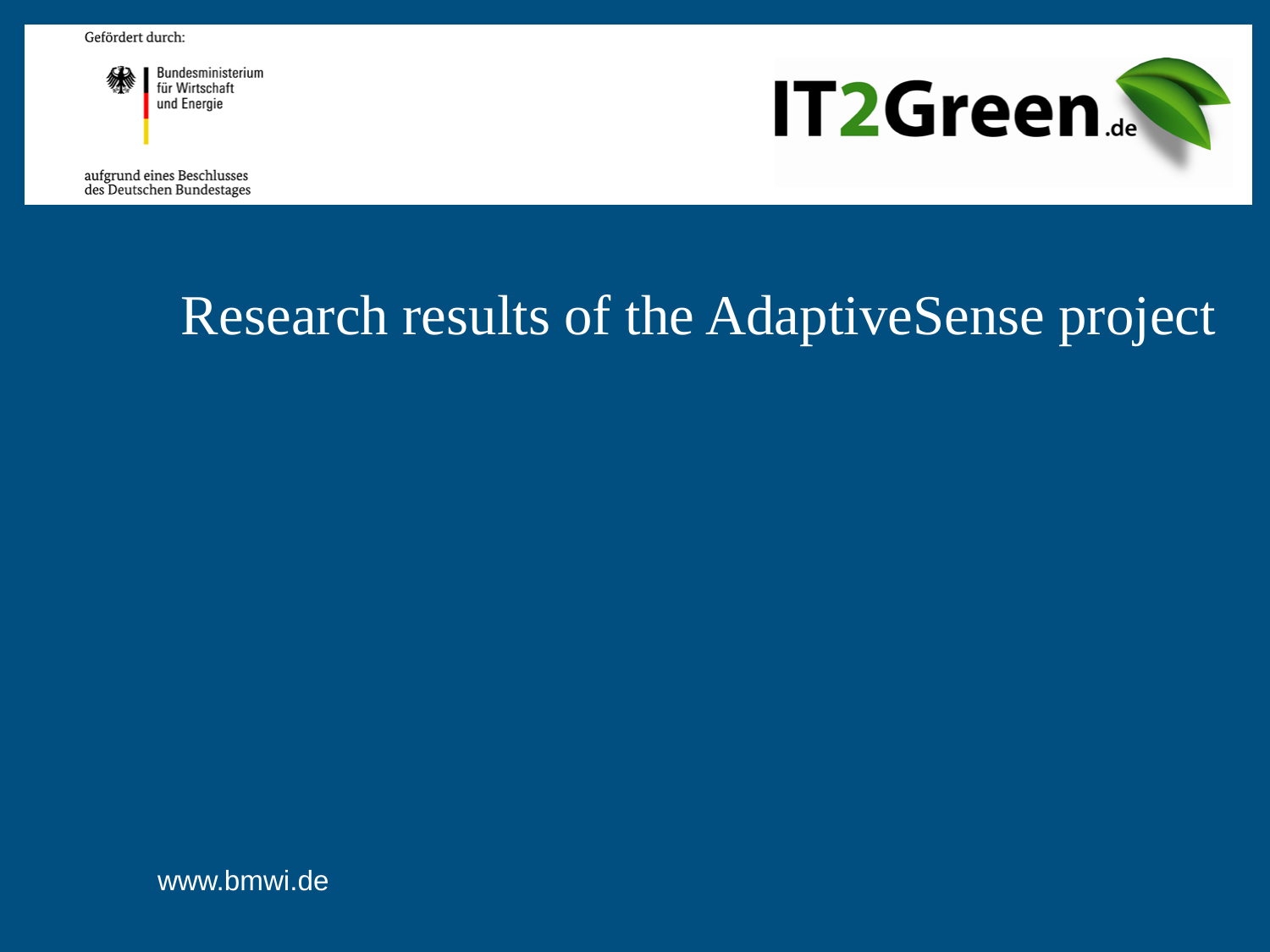

aufgrund eines Beschlusses<br>des Deutschen Bundestages



# Project summary

| Project title:                  | AdaptiveSense – Adaptive control of distributed ICT systems |
|---------------------------------|-------------------------------------------------------------|
| <b>BMWi</b> code:               | 01 ME11023A                                                 |
| Term:                           | $01/01/2011$ to $30/09/2013$                                |
| Consortium:                     | <b>DREWAG</b> – Stadtwerke Dresden GmbH                     |
|                                 | T-Systems Multimedia Solutions GmbH (MMS)                   |
|                                 | Dresden University of Technology (TU Dresden)               |
|                                 | Zentrum Mikroelektronik Dresden AG (ZMDI)                   |
| Project director:               | <b>Anette Frenzel, T-Systems</b>                            |
| Website: www.adaptive-sense.org |                                                             |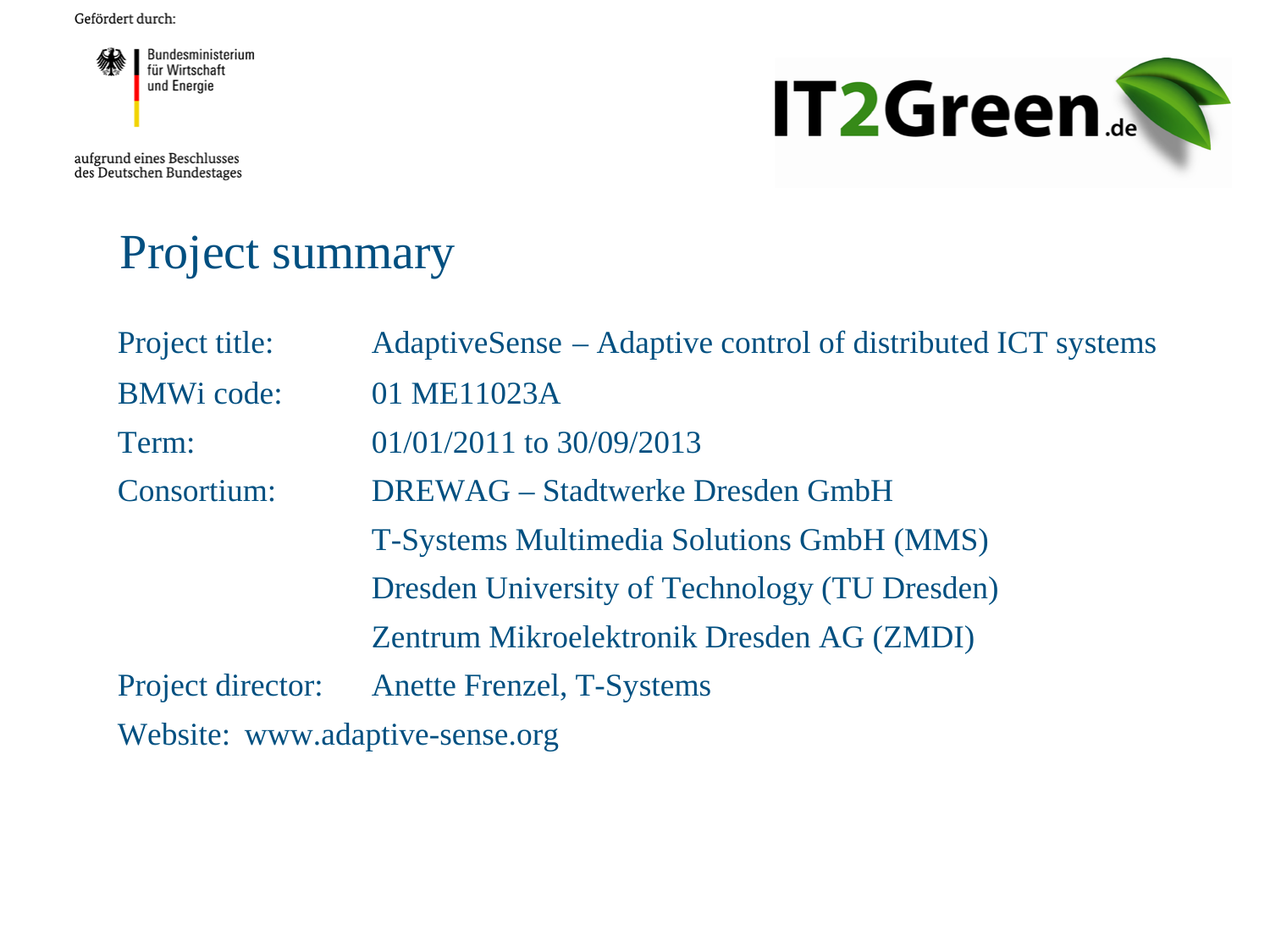

aufgrund eines Beschlusses des Deutschen Bundestages



# Research topics

The AdaptiveSense project develops a technical energy management system for presence-dependent activation and deactivation of ICT and potentially other infrastructure systems in office environments. Research topics in the project are:

- Collection and analysis of ICT usage and corresponding energy consumption in office environments
- Development of a sensor network architecture for monitoring and controlling ICT equipment in offices based on an IP/6LoWPAN stack
- Development of hardware with appropriate communication, including sensors, actuators, gateways and bridges
- Development of a central service platform as an energy manager with applications for data analysis and automated control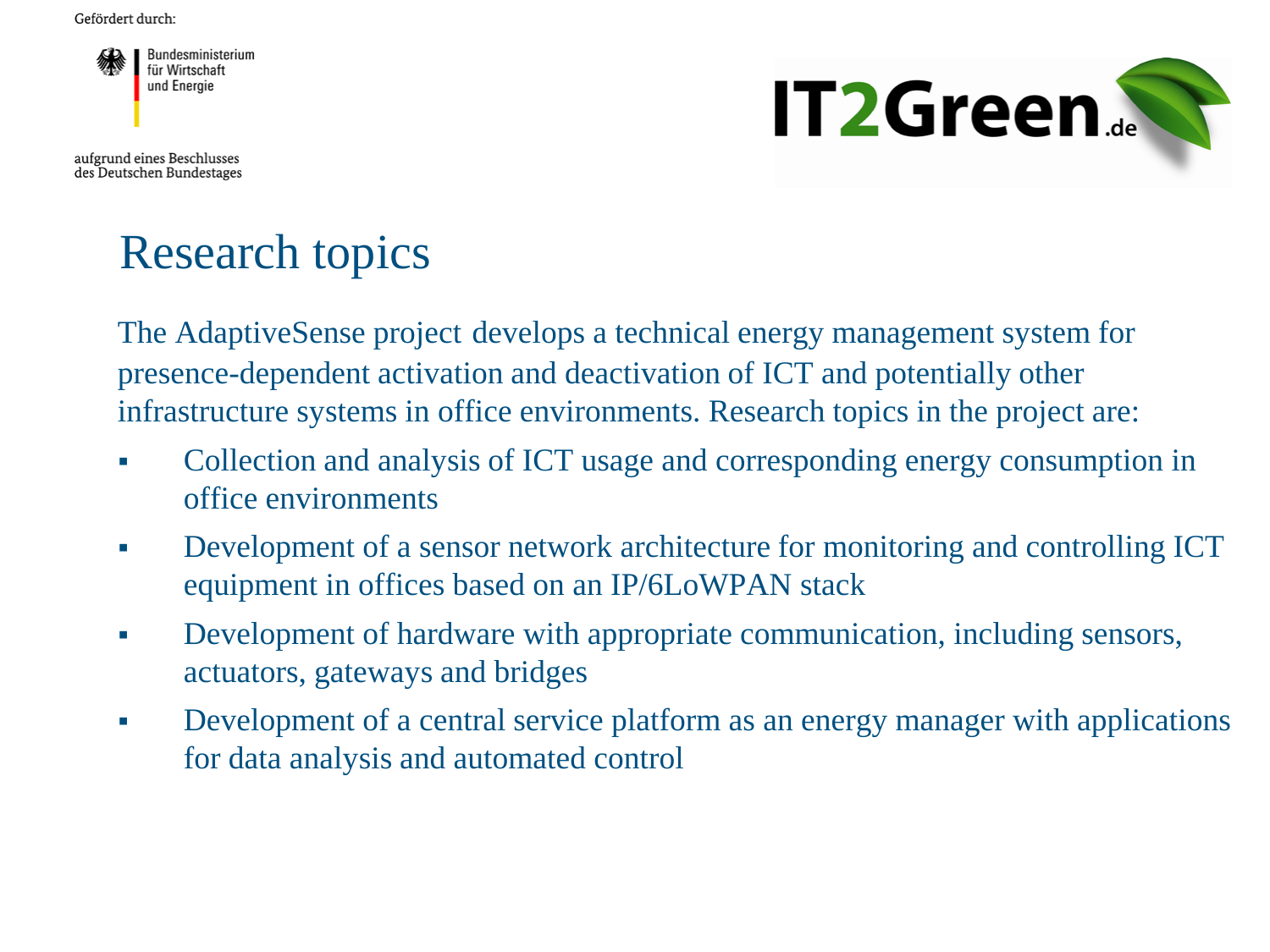

aufgrund eines Beschlusses des Deutschen Bundestages



#### ICT usage and energy consumption in the office

Creating energy transparency and analysing user behaviour and the associated energy consumption are the first tasks in the project. In an exemplary study (field test), basic data was collected.

- Six different types of users were created, whose presence, device usage and load profile (electric power consumption) were recorded using sensors and gauges
- Up to 45% of the available ICT resources are reserved unused, and the energy consumption between the user types varies greatly in part
- A project manager consumes only 6 kWh per week
- In contrast, a developer consumes up to 13 kWh per week, because they are equipped with powerful graphics computers and multiple monitors.
- Information regarding data privacy: The study was carried out with the consent of the users. Among users, however, there is some scepticism about the use of constant monitoring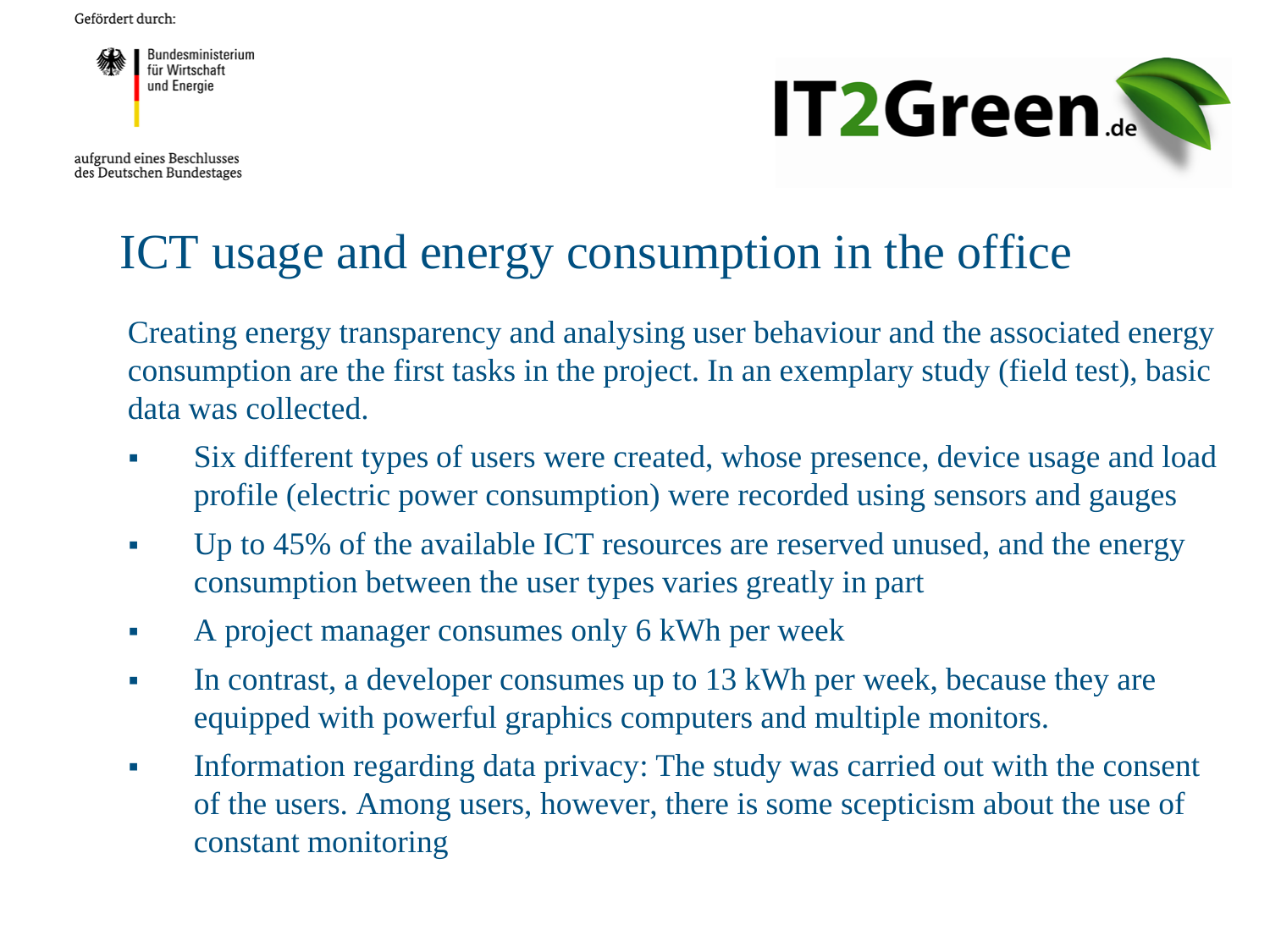

aufgrund eines Beschlusses des Deutschen Bundestages



# Sensory wide area network

In the project, a sensor network for minute-by-minute acquisition and control of energy consumption in office environments was designed and implemented. This includes the following elements:

- Sensors for measurement: Utilisation and electric power consumption (energy)
- Actuators for control: Event-linked switching of devices (on/off)
- Environmental parameters: Detection of presence and device usage (use)
- Infrastructure: The light and temperature could also be detected in the room.

The sensors are connected to the wide area network via specially developed gateways and bridges.

- Network: Data transmission based on an IP/6LoWPAN stack
- Network topology: (a) via a LAN bridge or (b) WLAN gateway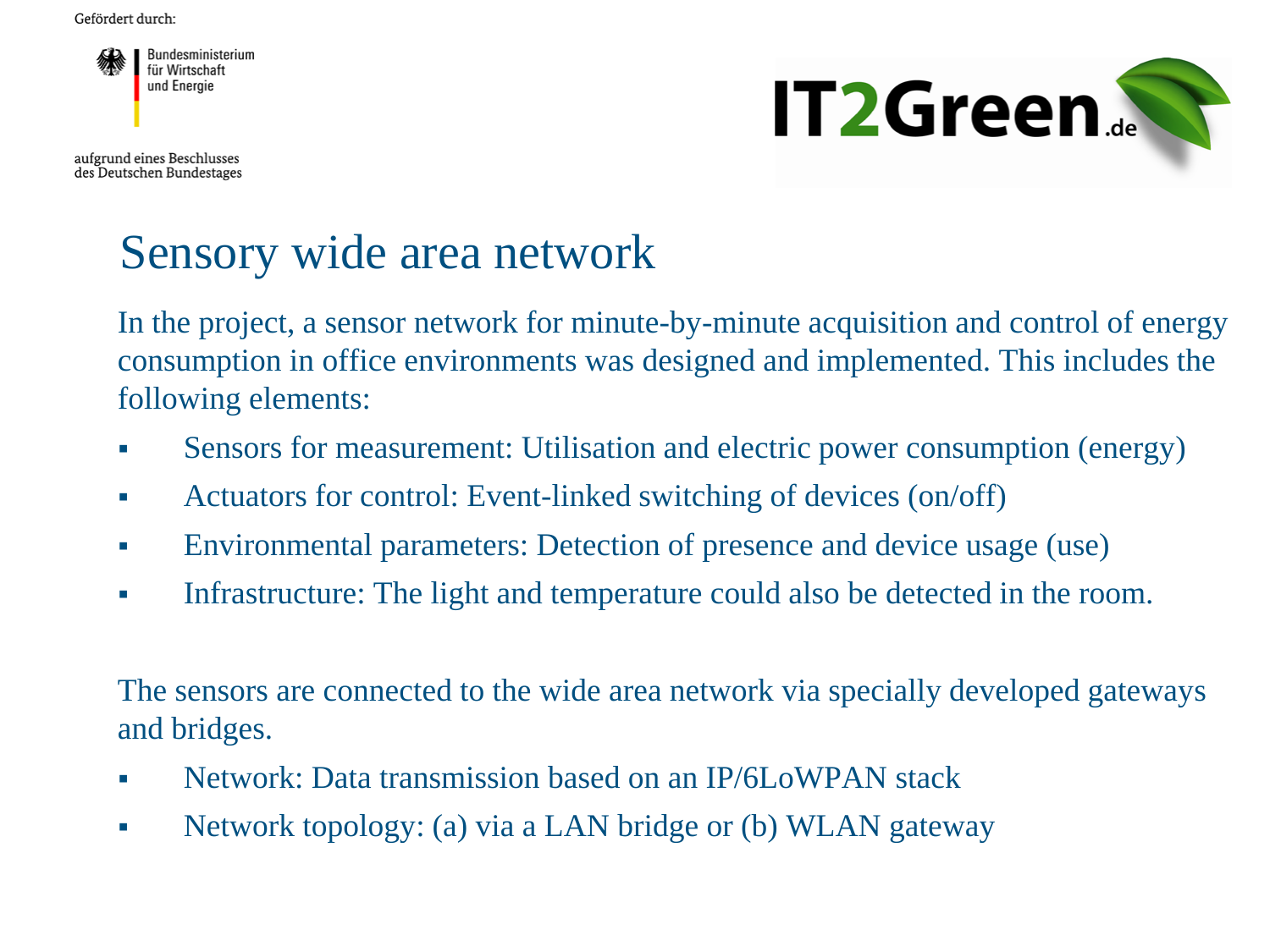

aufgrund eines Beschlusses des Deutschen Bundestages



#### Hardware devices and enabling software

Data transmission on all network levels is based on IPv6 and 6LoWPAN for communication with the sensors. This makes continuous integration into existing wired or wireless network topologies possible on a logical level. Due to the predominant use of bridges instead of gateways, end-to-end encryption is possible.

- The hardware enabling software was developed by ZMDI and mainly includes the 6LoWPAN stack, incl. driver, operating system and applications for the sensor network.
- The hardware devices were designed by the Technical University of Dresden and mainly include gateways, bridges, sensors and actuators. Design and testing of the hardware prototypes was outsourced to the company In-Circuit GmbH, Dresden.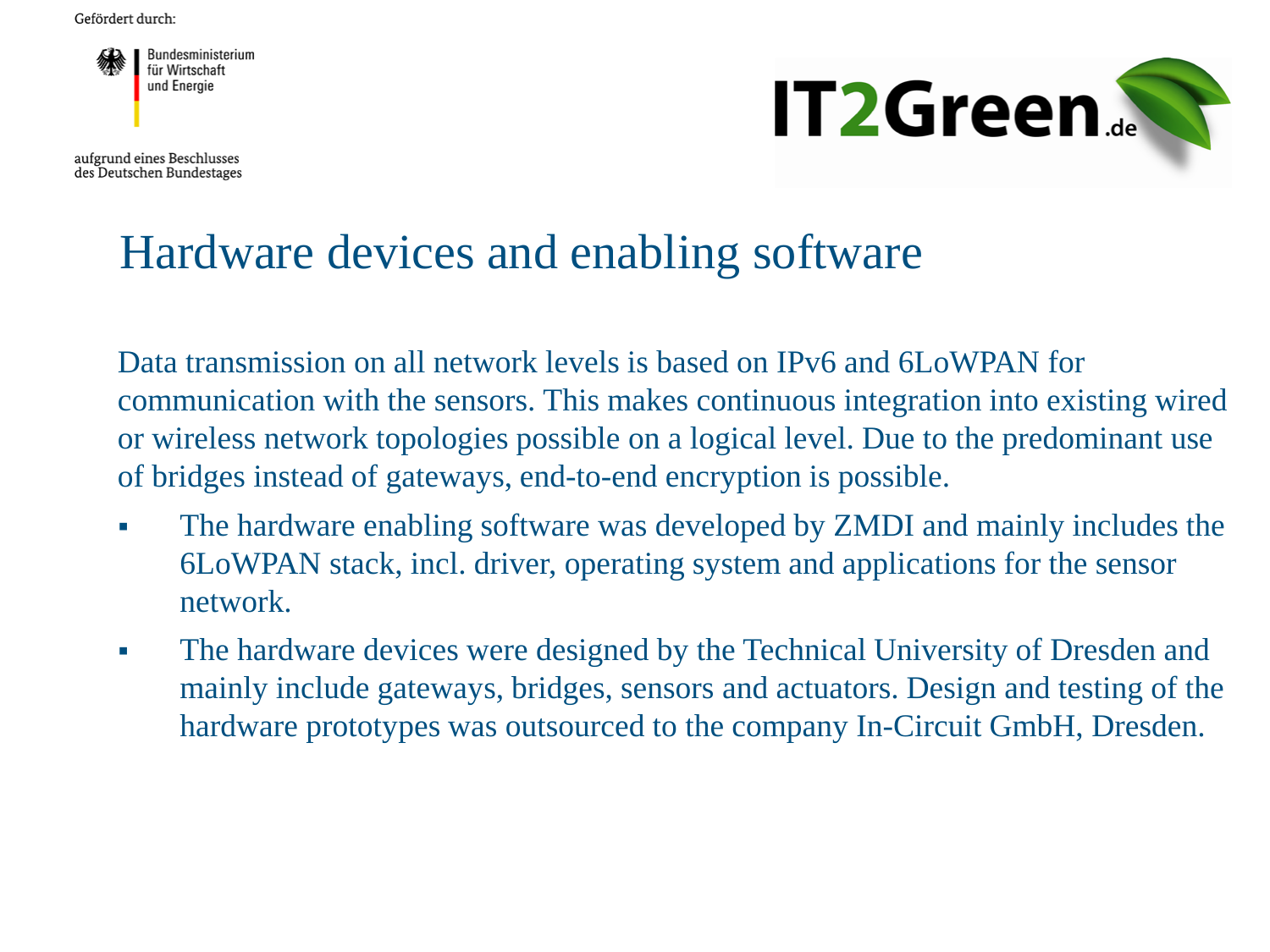

aufgrund eines Beschlusses des Deutschen Bundestages



# Cloud-capable energy management platform

In addition to the hardware and software elements of the sensor network, a third element was developed as a cloud-capable energy management platform with a frontend and back-end developed in-house.

- Function of the platform: Data aggregation, analysis, optimisation and automation within the computing cloud as a "self-learning system"
- System expansion via cloud application(s)
- To demonstrate performance, benchmarks can be created and evaluated for buildings, rooms and equipment groups and types
- In addition to measurement of energy consumption, output and utilisation as well as the presence and usage patterns can be detected
- In all respects, however regardless of the technical possibilities the data privacy concerns must be taken into account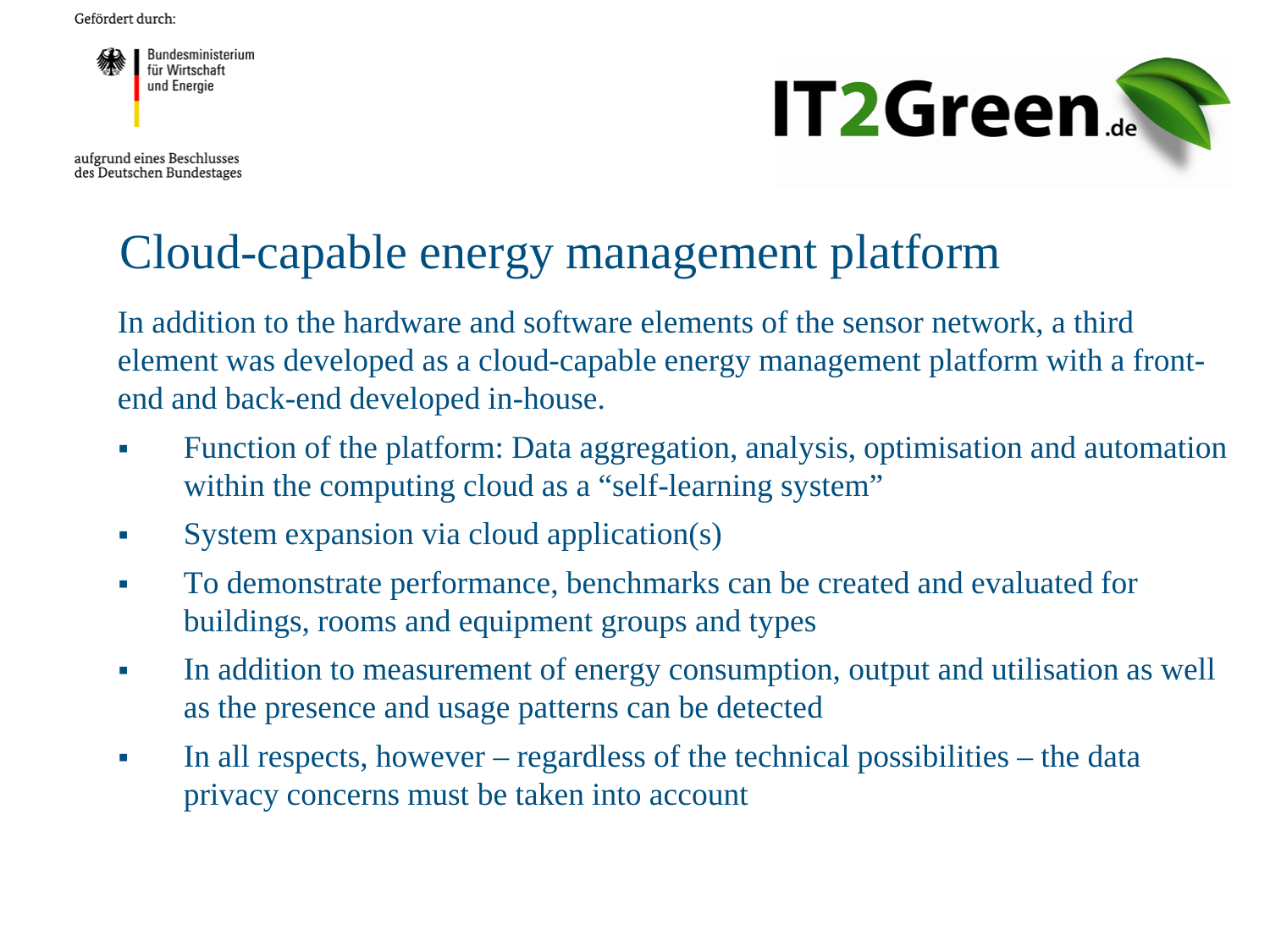

aufgrund eines Beschlusses des Deutschen Bundestages



### User behaviour controls energy consumption

Savings are achieved through automatic shutdown of devices as well as through providing information to employees and behavioural change. Both solutions are equivalent in the maximum obtainable savings.

- Depending on the form, the energy savings are between 1.2 and 7 kWh (adaptive, not adaptive) per week and workplace. Consumption in periods of absence is thus almost completely avoided.
- The savings are highly dependent on user behaviour. Due to the high periods of presence in support and distribution, the savings there are only 18 to 23%, but in the areas of development and project management, the savings are between 55 and 62%.
- The technical solution is more expensive but more reliable than the solution purely based on behaviour.
- Further development of sensors and actuators is based on the open standards and can be used in many ways, such as for wireless control of streetlights.